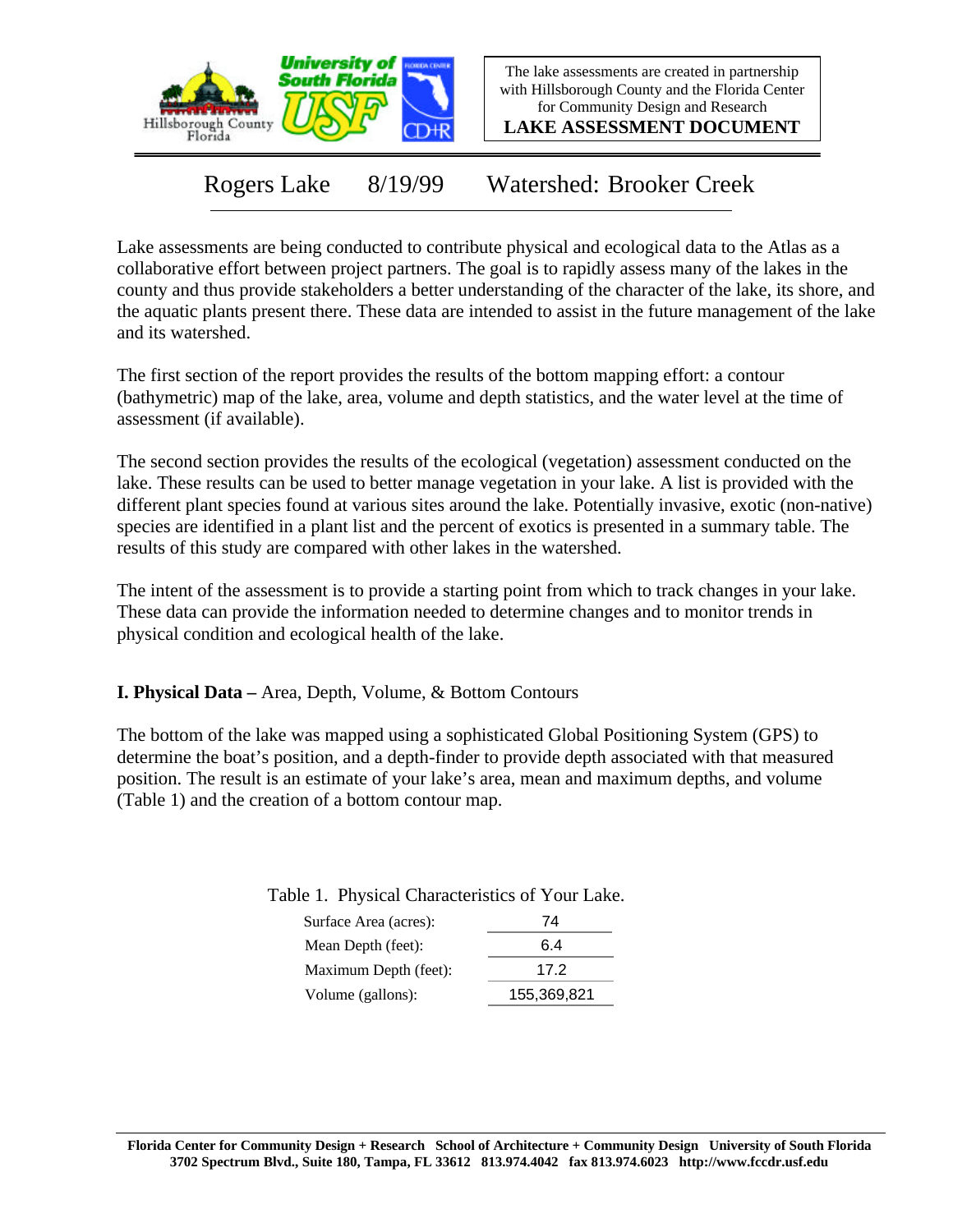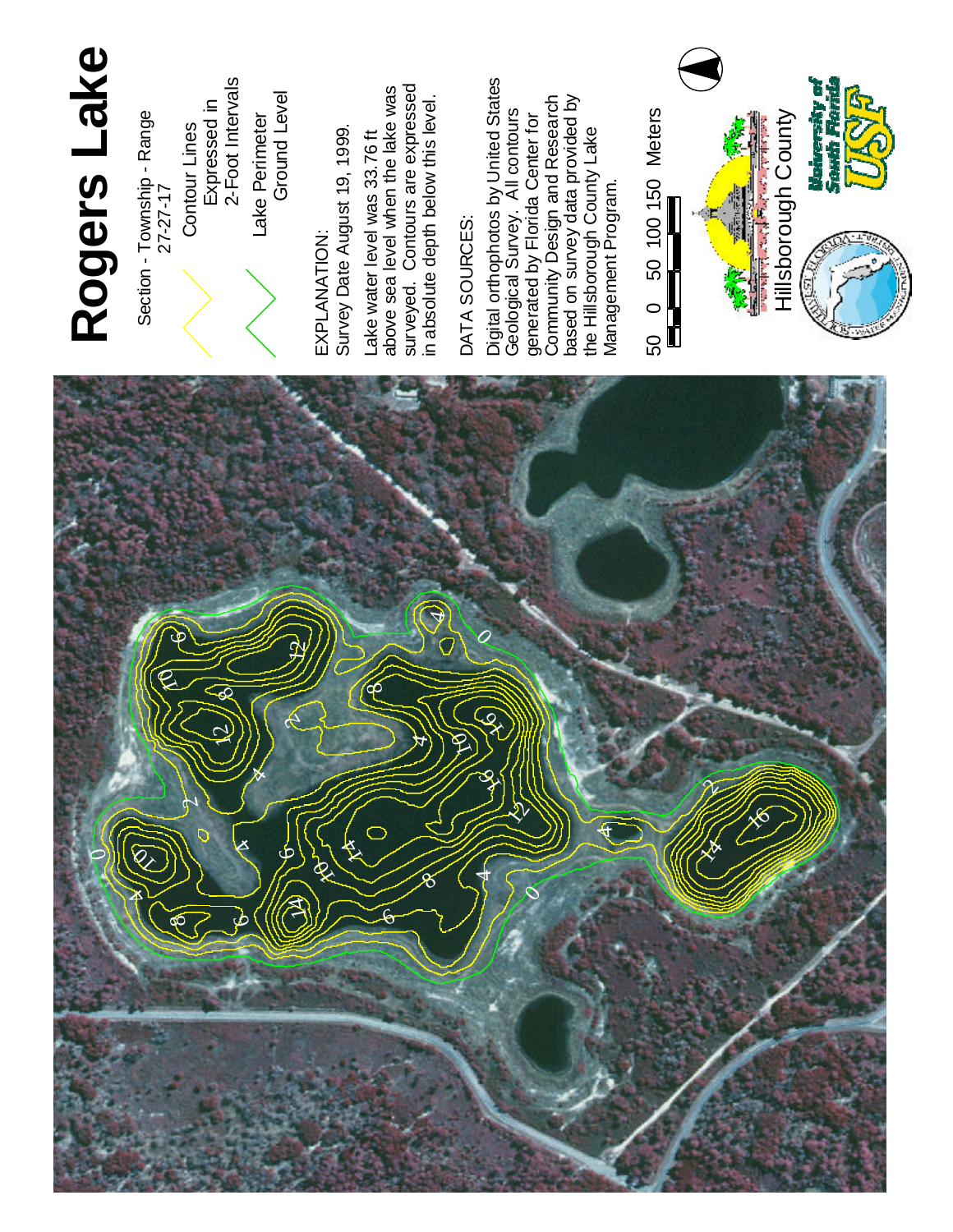

**LAKE ASSESSMENT DOCUMENT**

Rogers Lake 8/19/99 Watershed: Brooker Creek

## **II. Ecological Data**

Aquatic Plant Survey

Approximately equispaced sites are haphazardly mapped around the lake and the aquatic plants at each site are surveyed. The total number of species from all sites is used to approximate the total diversity of aquatic plants and the percent of invasive-exotic plants on the lake and in the watershed (Table 2). Many of these plants are considered ecologically harmful, as they tend to out-compete native species. Such "nuisance" plants can also make boating and other recreational activities difficult or impossible. The common and scientific names of plant species found on your lake are listed in Table 3.

> Table 2. Comparison of species diversity between your lake and other assessed lakes located within your watershed.

|                        |    | Rogers Lake Brooker Creek<br>(Average) |  |
|------------------------|----|----------------------------------------|--|
| Number of Taxa:        | 38 | 32                                     |  |
| Percent Exotic Plants: | 8% | 14%                                    |  |

Table 3. Botanical and common names of the most commonly found plants on your lake. Percent frequency (of occurence), habit (location where found), status (native or exotic), and EPPC status are provided.

| Common Name                               | <b>Plant Species</b>      | Frequency | Habit     | <b>Status</b> | <b>EPPC</b> |
|-------------------------------------------|---------------------------|-----------|-----------|---------------|-------------|
| Sedge                                     | Cyperus spp.              | 100%      | Emergent  | Unknown       | <b>NL</b>   |
| Baldwin's Spikerush, Roadgrass            | Eleocharis baldwinii      | 100%      | Submersed | Native        | NL.         |
| Carolina Redroot                          | Lachnanthes caroliniana   | 100%      | Emergent  | Native        | NL.         |
| Stream Bog Moss                           | Mayaka fluviatilis        | 100%      | Submersed | Native        | NL.         |
| Wax Myrtle                                | Myrica cerifera           | 100%      | Emergent  | Native        | NL.         |
| Maidencane                                | Panicum hemitomon         | 100%      | Emergent  | Native        | <b>NL</b>   |
| Swamp Fern                                | Blechnum serrulatum       | 86%       | Emergent  | Native        | <b>NL</b>   |
| Rush Fuirena                              | Fuirena spp.              | 86%       | Emergent  | Native        | NL.         |
| Manyflower Marshpennywort, Water Penny    | Hydrocotyl umbellata      | 86%       | Emergent  | Native        | <b>NL</b>   |
| Water Primroses, Primrosewillow           | Ludwigia spp.             | 86%       | Emergent  | Unknown       | NL.         |
| Willow                                    | Salix spp.                | 86%       | Emergent  | Native        | NL.         |
| Yellow-eyed Grass                         | Xyris spp.                | 86%       | Emergent  | Native        | NL.         |
| Common Buttonbush                         | Cephalanthus occidentalis | 71%       | Emergent  | Native        | NL.         |
| American White Water Lily, Fragrant Water | Nymphaea odorata          | 71%       | Floating  | Native        | NL.         |
| Pine Tree                                 | Pinus spp.                | 71%       | Emergent  | Native        | NL.         |
| <b>Fragrant Flatsedge</b>                 | Cyperus odoratus          | 57%       | Emergent  | Native        | <b>NL</b>   |

Florida Center for Community Design + Research School of Architecture + Community Design University of South Florida 3702 Spectrum Blvd., Suite 180, Tampa, FL 33612 813.974.4042 fax 813.974.6023 http://www.fccdr.usf.edu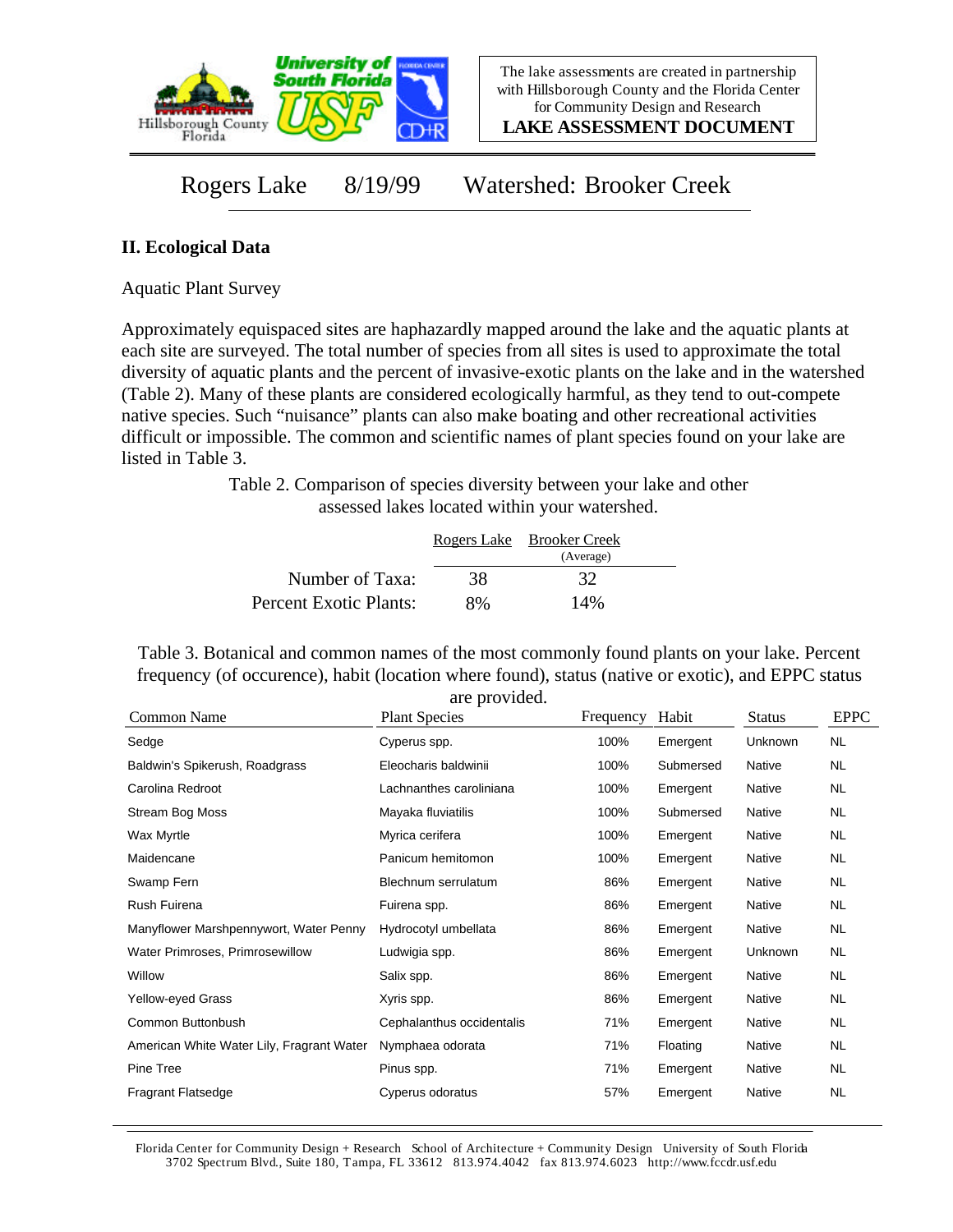## Rogers Lake 8/19/99 Watershed: Brooker Creek

| Eriocaulon spp.<br>Pontederia cordata<br>Quercus laurifolia<br>Taxodium spp.<br>Mikania scandens<br>Algal spp.<br>Melaleuca quinquenervia<br>Rhynchospora tracyi<br>Setaria spp | 57%<br>57%<br>57%<br>57%<br>43%<br>29%<br>29%<br>29% | Emergent<br>Emergent<br>Emergent<br>Emergent<br>Emergent<br>Floating<br>Emergent<br>Emergent | Native<br>Native<br>Native<br><b>Native</b><br>Native<br>Unknown<br>Exotic | <b>NL</b><br><b>NL</b><br><b>NL</b><br><b>NL</b><br><b>NL</b><br>Unknow<br>T |
|---------------------------------------------------------------------------------------------------------------------------------------------------------------------------------|------------------------------------------------------|----------------------------------------------------------------------------------------------|----------------------------------------------------------------------------|------------------------------------------------------------------------------|
|                                                                                                                                                                                 |                                                      |                                                                                              |                                                                            |                                                                              |
|                                                                                                                                                                                 |                                                      |                                                                                              |                                                                            |                                                                              |
|                                                                                                                                                                                 |                                                      |                                                                                              |                                                                            |                                                                              |
|                                                                                                                                                                                 |                                                      |                                                                                              |                                                                            |                                                                              |
|                                                                                                                                                                                 |                                                      |                                                                                              |                                                                            |                                                                              |
|                                                                                                                                                                                 |                                                      |                                                                                              |                                                                            |                                                                              |
|                                                                                                                                                                                 |                                                      |                                                                                              |                                                                            |                                                                              |
|                                                                                                                                                                                 |                                                      |                                                                                              |                                                                            | <b>NL</b>                                                                    |
|                                                                                                                                                                                 |                                                      | Emergent                                                                                     | Unknown                                                                    |                                                                              |
| Urena lobata                                                                                                                                                                    | 29%                                                  | Emergent                                                                                     | Exotic                                                                     | Ш                                                                            |
| Acer rubrum var. trilobum                                                                                                                                                       | 14%                                                  | Emergent                                                                                     | Native                                                                     | <b>NL</b>                                                                    |
| Centella asiatica                                                                                                                                                               | 14%                                                  | Emergent                                                                                     | Native                                                                     | <b>NL</b>                                                                    |
| Commelina diffusa                                                                                                                                                               | 14%                                                  | Emergent                                                                                     | Exotic                                                                     | <b>NL</b>                                                                    |
| Drosera capillaris                                                                                                                                                              | 14%                                                  | Emergent                                                                                     | Native                                                                     | <b>NL</b>                                                                    |
| Eleocharis spp.                                                                                                                                                                 | 14%                                                  | Emergent                                                                                     | Native                                                                     | <b>NL</b>                                                                    |
| Nuphar lutea var. advena                                                                                                                                                        | 14%                                                  | Floating                                                                                     | Native                                                                     | <b>NL</b>                                                                    |
| Persea palustris                                                                                                                                                                | 14%                                                  | Emergent                                                                                     | Native                                                                     | <b>NL</b>                                                                    |
| Phyla nodiflora                                                                                                                                                                 | 14%                                                  | Emergent                                                                                     | Native                                                                     | <b>NL</b>                                                                    |
| Pluchea spp.                                                                                                                                                                    | 14%                                                  | Emergent                                                                                     | Native                                                                     | <b>NL</b>                                                                    |
| Polygonum spp.                                                                                                                                                                  | 14%                                                  | Emergent                                                                                     | Native                                                                     | <b>NL</b>                                                                    |
| Rhexia spp.                                                                                                                                                                     | 14%                                                  | Terrestrial                                                                                  | Unknown                                                                    | <b>NL</b>                                                                    |
| Smilax spp.                                                                                                                                                                     | 14%                                                  | Emergent                                                                                     | Native                                                                     | <b>NL</b>                                                                    |
|                                                                                                                                                                                 |                                                      | 29%                                                                                          |                                                                            | Native                                                                       |

Florida Center for Community Design + Research School of Architecture + Community Design University of South Florida 3702 Spectrum Blvd., Suite 180, Tampa, FL 33612 813.974.4042 fax 813.974.6023 http://www.fccdr.usf.edu